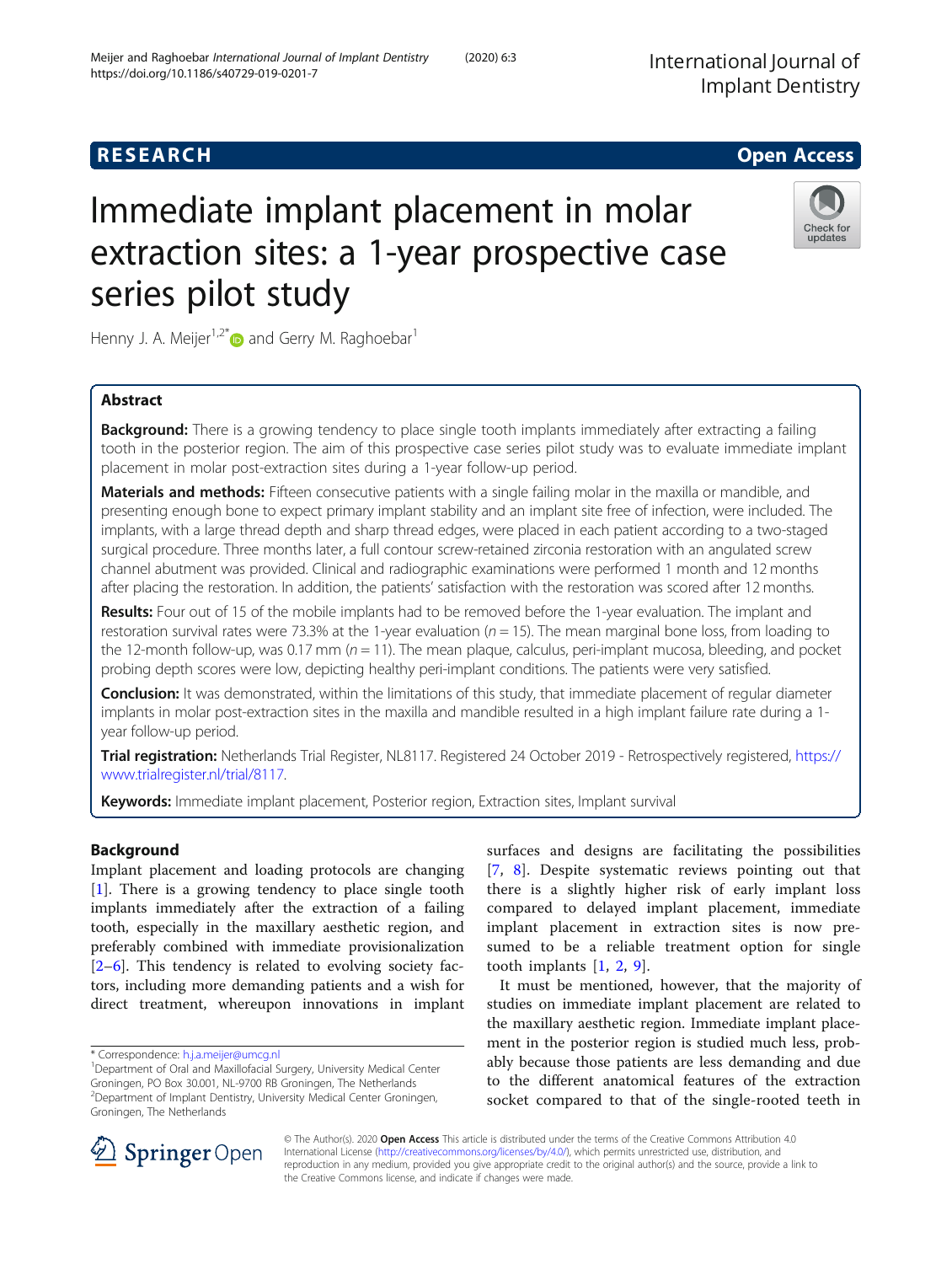the anterior maxilla [\[10,](#page-6-0) [11\]](#page-6-0). Nevertheless, two systematic reviews mention that high survival rates have also been reported for immediate implant placement in molar regions [[12](#page-6-0), [13\]](#page-6-0). Although it was suggested that wide diameter implants may have better results in the molar region than regular diameter implants [\[13,](#page-6-0) [14](#page-6-0)]), they also were associated with a high failure rate [[15\]](#page-6-0). Based on current published controlled studies, there is still a lack of evidence for an optimal immediate implant placement protocol in the molar region. Therefore, the aim of this prospective case series study was to evaluate immediate implant placement in molar post-extraction sites during a 1-year follow-up period.

# Materials and methods

# Patient enrolment

All patients referred to the Department of Oral and Maxillofacial Surgery (University of Groningen, University Medical Hospital), from January 2016 to July 2017, for single-tooth implant therapy in the maxillary and mandibular posterior region were considered for inclusion. The following inclusion criteria were applied:

- One failing first or second molar in the maxilla or mandible;
- Sufficient bone volume, with an intact buccal and lingual wall, to insert a dental implant of at least 7 mm in length;
- Implant site is free from infection;
- Adequate oral hygiene as expressed by the modified plaque index and the modified sulcus bleeding index from Mombelli et al. [\[16\]](#page-6-0);
- Sufficient mesio-distal, bucco-lingual, and interocclusal space for the placement of an anatomic restoration;
- The patient is capable of understanding and giving informed consent.

Patients were excluded from the experimental protocol when at least one of the following exclusion criteria was met:

- Medical and general contra indications for the surgical procedures;
- Presence of active and uncontrolled periodontal disease;
- Bruxism;
- An active smoker;
- History of local radiotherapy to the head and neck region.

Patients fulfilling all the inclusion and none of the exclusion criteria were informed verbally and in writing about the study and signed the informed consent form.

The Medical Ethical Committee of the University Medical Center Groningen considered this case series study was not subject to the Medical Research Involving Human Subjects Act (Number M15.184100). The study was registered at the Netherlands Trial Register (Number NL8117).

# Surgical and prosthetic procedures

The surgical and prosthetic treatments were performed at the Department of Oral and Maxillofacial Surgery, University Hospital Groningen. One oral surgeon, experienced in implant dentistry, executed the surgical treatments and two experienced prosthodontists performed the restorative procedures. All the laboratory procedures were carried out in a single dental laboratory.

# Surgical procedure

The patients had a failing molar at the time of the intervention (Fig. [1](#page-2-0)). Antibiotic prophylaxis (2 g amoxicillin or, if allergic to penicillin, 600 mg clindamycin) was given 1 h pre-operatively as was a 0.2% chlorhexidine mouthwash (two times daily for 10 days) for oral disinfection. The first step of the surgical procedure, which was performed under local anaesthesia, involved carefully detaching the periodontal ligament from the failing tooth by an incision in the sulcus. Periotomes were used to extract the failing molar atraumatically. No mucoperiosteal flap was raised. The interradicular bone of the alveolus was prepared for the implant following the manufacturer's protocol using a surgical template based on the ideal position of the prospective implant crown. The final twist drill was placed in the prepared socket. The remaining space between the drill and bone walls was augmented with a 1:1 mixture of autogenous bone, harvested from the retromolar or tuberosity area using a bonescraper (Bonescraper, Biomet 3i, Warsaw, Indiana, USA), and a bone substitute (Bio-Oss®, Geistlich Pharma AG, Wolhusen, Switzerland). The drill was carefully removed and a regular diameter implant (NobelActive, Nobel Biocare AB, Goteborg, Sweden) was placed, according to the manufacturers' protocol. Regarding the corono-apical position of the implant, the shoulder of the implant was placed at a depth of 3 mm apical to the most apical aspect of the prospective clinical crown, with the help of a surgical template. The implant diameters were 4.3 mm, and the lengths varied from 8.5 mm to 10 mm, depending on the available bone height at the implant site. The primary implant stability was > 45 Ncm, measured with a manual torque wrench (NobelBiocare AB). A cover screw (NobelBiocare AB) was placed and the extraction socket closed with a mucosa graft, which was harvested from the tuberosity region. The wound was closed with Ethilon 5-0 nylon sutures (Johnson & Johnson Gateway, Piscataway, NJ, USA). One week after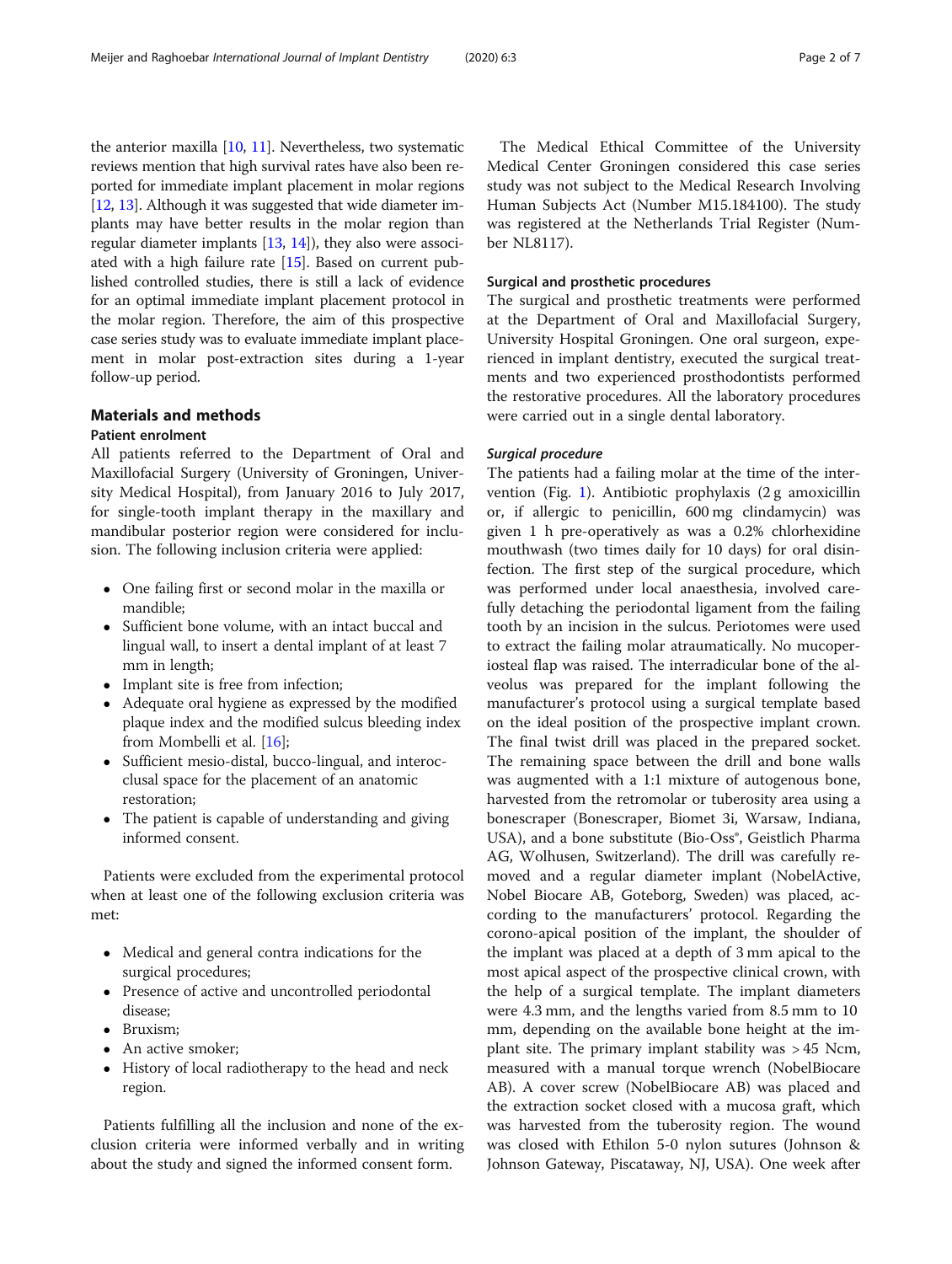<span id="page-2-0"></span>

implant placement, a follow-up visit was scheduled for suture removal and to review the healing process. After 3 months, the implant was uncovered and a healing abutment (NobelBiocare AB) was installed.

# Restorative procedure

An impression was made at implant level 2 weeks after the second stage of the surgery in order to fabricate a single crown. A definitive full-zirconia crown (yttria-stabilized zirconium oxide) with an angulated screw channel (NobelProcera FCZ Implant Crown, NobelBiocare AB) was manufactured in the determined colour at a centralized milling facility (NobelProcera Service Center, Mahwah, NJ, USA) and then stained and glazed at a dental laboratory to attain the final colour (Ceram Essence and Ceram Glaze Paste, Ivoclar Vivadent, Schaan, Liechtenstein). The adapter and crown were assembled and screw-retained onto the implant with a torque of 35Ncm. The screw access hole was sealed with a cotton pellet and light-curing composite material (Fig. [2\)](#page-3-0). The design of the occlusal surface allowed functional loading of restoration and implant. Immediately after placing the restoration, thorough oral hygiene instructions were given to all the patients.

# Outcome measures

Clinical and radiographic evaluations were performed 1 month and 1 year after restoration placement. The following criteria were considered:

• Implant survival. The survival rate of the implant was assessed 1 year after definitive restoration placement. An implant was defined as a failure when it was deemed necessary to remove the implant because of implant mobility as a consequence of loss of osseointegration;

- The marginal bone level as measured on standardized intraoral radiographs;
- Assessment of plaque accumulation with the modified Plaque Index [\[16\]](#page-6-0);
- Assessment of bleeding tendency with the modified Sulcus Index [\[16\]](#page-6-0);
- Assessment of peri-implant inflammation with the Gingival Index [[17](#page-6-0)];
- Presence of calculus<br>• Probing pocket dept
- Probing pocket depth: measured to the nearest millimetre using a manual periodontal probe (Williams-Sulcus color-coded probe, Hu-Friedy, Chicago, IL, USA). The peri-implant sulcus was probed at four sites (at the mesial, distal, buccal and lingual/palatal side);
- Restoration survival;<br>• Complications relate
- Complications related to the restoration;<br>• Patients' satisfaction, Patients were asked
- Patients' satisfaction. Patients were asked to complete a questionnaire 1 year after restoration placement;
- Success rate: calculated from the criteria of success as proposed by Albrektsson and colleagues in 1986 [\[18\]](#page-6-0).

Radiographs were taken and evaluated 1 month and 12 months after restoration placement using a parallel technique, with an X-ray holder for periapical radiographs. They were analysed using a specially designed computer software to perform linear measurements on digital radiographs. The calibration was carried out in the vertical plane of each radiograph by using the known distance of the implant and the distance of several threads in order to ensure correct measurements [\[19](#page-6-0)]. Crestal bone changes were determined by measuring, both mesially and distally, the distance from the implant reference point (the neck of the implant) to the margin level of the crestal bone. Bone loss was presented as the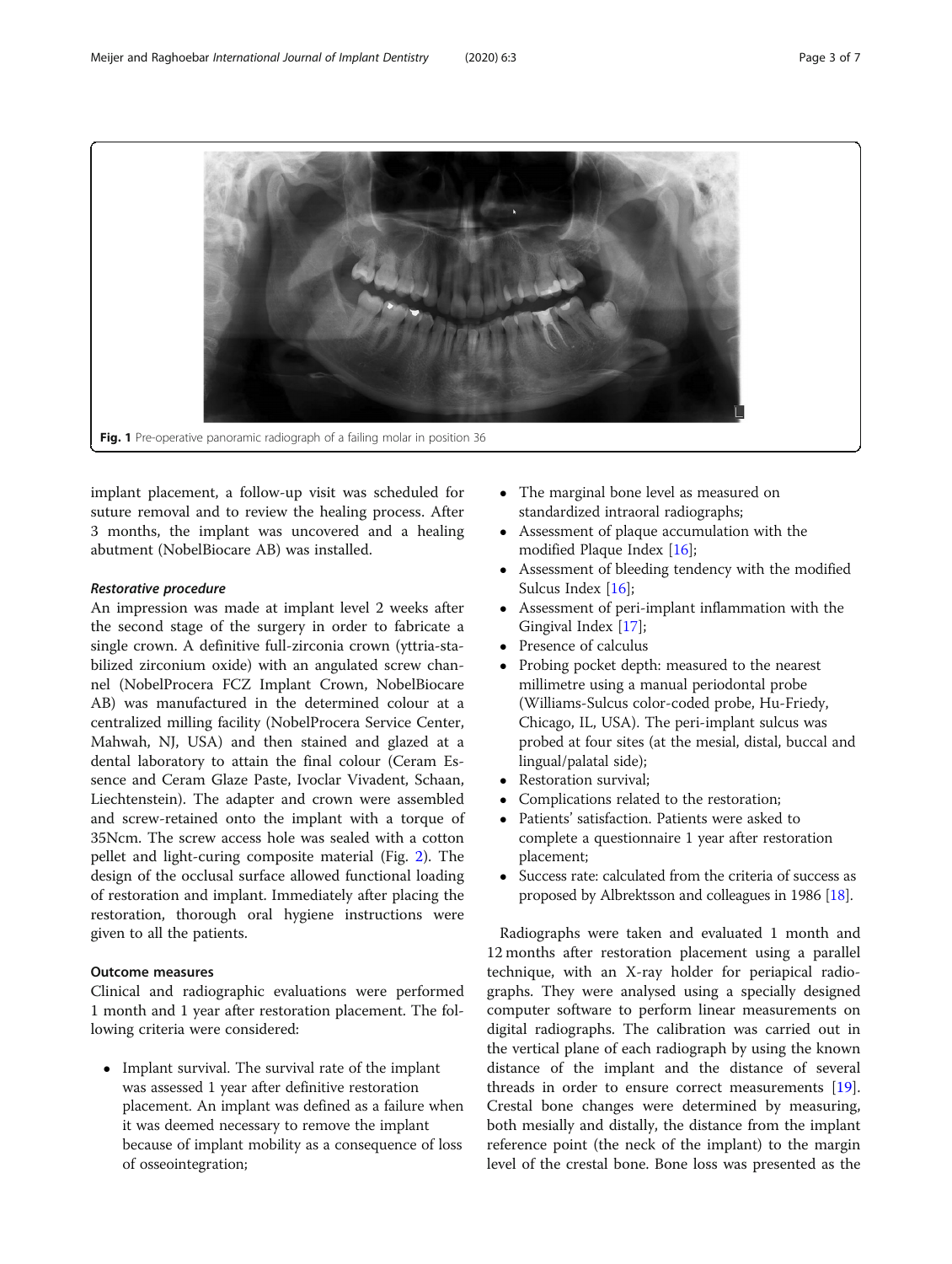<span id="page-3-0"></span>

worst distal and/or mesial bone level change between 1 month and 12 months after restoration placement.

The patients' recorded their satisfaction by means of filling out a questionnaire 1 year after restoration placement. The questionnaire included questions or statements to be answered on a 5-point rating scale ranging from "very dissatisfied" and "not in agreement" (score 1) to "very satisfied" and "in agreement" (score 5). The addressed topics were related to aesthetics and appearance, function (eating), sense ("feels like a natural tooth"), speech, and self-esteem. Furthermore, the patients were asked to mark their overall satisfaction with their dental situation at the 1-year evaluation on a 10-point rating scale from 0 to 10, whereby 10 is the highest satisfaction score.

### Statistical analysis

One observer was responsible for the collection and analysis of all the data. The worst score of the clinical and radiographic parameters evaluated per implant was used in the data analysis. Data were presented as frequencies without statistical testing.

# Results

All 15 consecutive patients eligible to join the study on the basis of the inclusion and exclusion criteria agreed to participate in this study. The patient characteristics are

depicted in Table 1. All implant-supported restorations had natural antagonistic teeth. Four of the 15 patients treated had a mobile implant, which had to be removed (in two patients 3 months after crown placement and in two patients 6 months after crown placement). Of the four failing implants, two were placed in the mandible and two in the maxilla, three were positioned in between two natural teeth and one free-ending, and two of the original teeth in the site of implant loss were lost because of crown fracture and two because of root fracture. The remaining 11 patients completed the 1-year evaluation. Implant and restoration survival were 73.3% at the 1-year evaluation. All the failed implant patients were successfully treated again after a healing period of 3 months (delayed placement).

The mean scores of the indices for plaque, calculus, gingiva, and bleeding were very low, hence favourable (Table [2](#page-4-0)). There was no plaque and calculus at any of

Table 1 Baseline characteristics of the study group

| Mean age in years (sd, minimum-maximum)                           | 57 (6.6, 44-67) |
|-------------------------------------------------------------------|-----------------|
| Gender (number male/female)                                       | 6/9             |
| Reason of failure (severe caries/crown<br>fracture/root fracture) | 3/6/6           |
| Implant position (maxilla/mandible)                               | 7/8             |
| Implant position (in between teeth/no<br>tooth distally)          | 11/4            |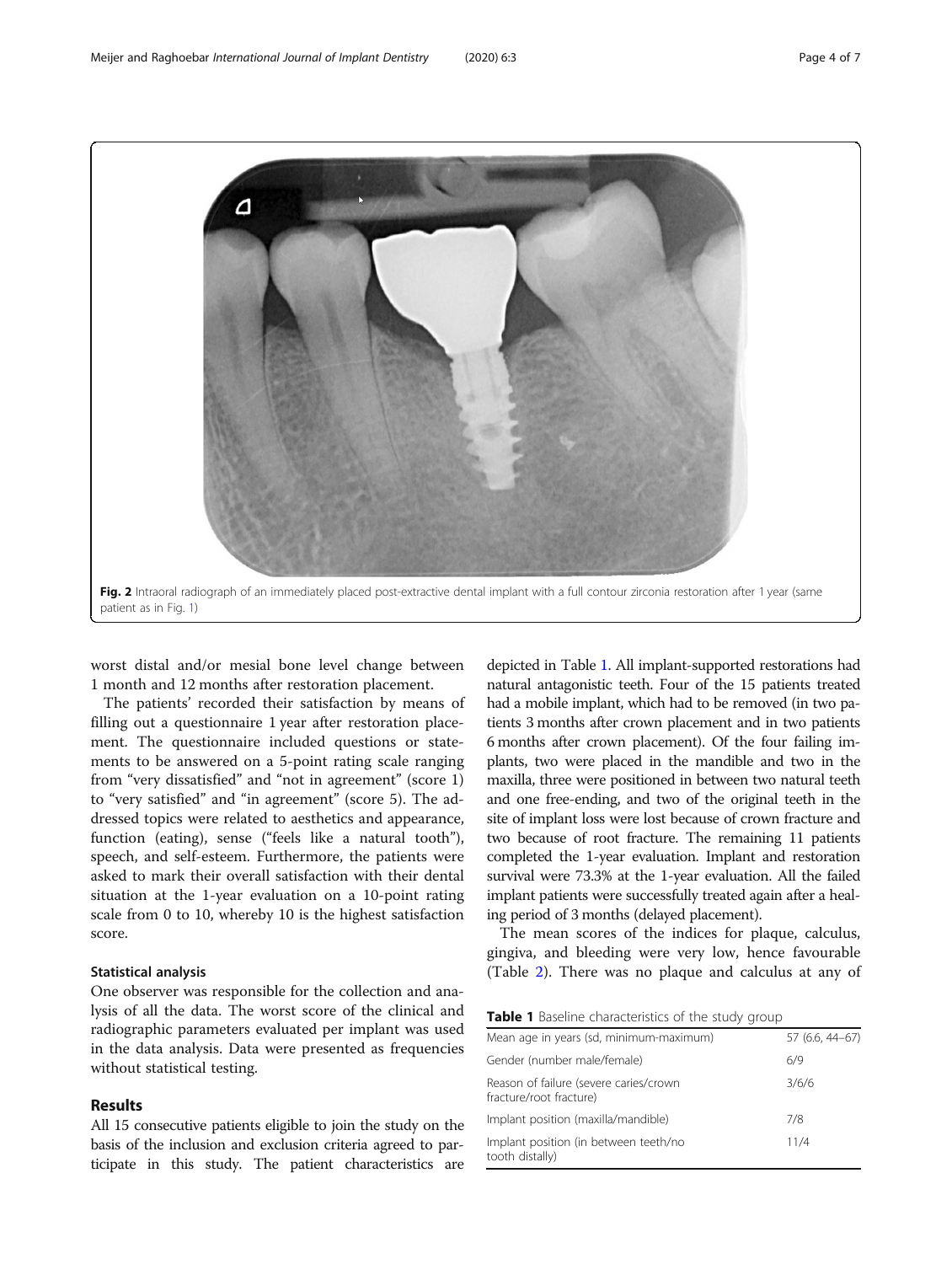<span id="page-4-0"></span>Table 2 Frequencies and percentages of plaque index scores (possible score 0–3), calculus index scores (possible score 0–1), gingival index scores (possible score 0–3), bleeding index scores (possible score 0–3), and mean value and standard deviation of probing depth (in mm) 1 month after restoration placement  $(T_1)$ and after 1 year  $(T_{12})$ 

|                          | $T_1$ (n = 15)     | $T_{12}$ (n = 11)                    |
|--------------------------|--------------------|--------------------------------------|
| Plaque index             | Score 0, 15 (100%) | Score 0, 11 (100%)                   |
| Calculus index           | Score 0, 15 (100%) | Score 0, 11 (100%)                   |
| Gingival index           | Score 0, 15 (100%) | Score 0, 11 (100%)                   |
| Bleeding index           | Score 0, 15 (100%) | Score 0, 10 (91%)<br>Score 1, 1 (9%) |
| Probing depth in mm (sd) | 2.0(0.9)           | 1.9(0.8)                             |

the restoration surfaces and no infection present as expressed with the gingival index. Some minor bleeding on probing was present in only one patient. The mean probing depth was 1.9 mm (SD 0.8 mm) at the 1-year follow-up. The mean marginal bone level at the 1 month evaluation session  $(T_1)$  was  $0.94 \pm 0.54$  mm apically of the neck of the implant (Table 3). The mean loss of marginal bone between 1 month after restoration placement (T<sub>1</sub>) and 1-year post-loading (T<sub>12</sub>) was  $0.17 \pm 10^{-10}$ 0.73 mm (Table 4). One patient's restoration became loose, which could be solved by retightening the screw. No other complications occurred during the 1-year evaluation period. The questionnaire revealed that only one patient evaded eating with the implant-supported restoration and that all patients were satisfied with colour and form of crown and surrounding mucosa. The patients mean overall satisfaction was  $9.0 \pm 0.6$  from a scale of 1 to 10 at the 1-year evaluation (Table 5). Success rate, as calculated from the criteria of success as proposed by Albrektsson et al. [\[18](#page-6-0)], was 73.3%.

# **Discussion**

Immediate placement of regular diameter implants in molar post-extraction sites of the maxilla and mandible resulted in a high implant failure rate during a 1-year follow-up period.

Table 3 Mean value, standard deviation, and frequency distribution (percentages) of marginal bone level at 1 month after restoration placement  $(T_1)$ 

| Bone level (mm)    | $n = 15$            |
|--------------------|---------------------|
| Mean (SD)          | $-0.94$ mm $(0.54)$ |
| $> -2.5$ to $-2.0$ | 1(6.7)              |
| $> -2.0$ to $-1.5$ | 2(13.3)             |
| $> -1.5$ to $-1.0$ | 4(26.7)             |
| $> -1.0$ to $-0.5$ | 5(33.3)             |
| $> -0.5$ to 0.0    | 3(20.0)             |

Table 4 Mean value, standard deviation, and frequency distribution (percentages) of marginal bone change between 1 month after restoration placement  $(T_1)$  and 1 year in function  $(T_{12})$ 

| $\sim$ 12          |                     |  |
|--------------------|---------------------|--|
| Bone change (mm)   | $n = 11$            |  |
| mean (SD)          | $-0.17$ mm $(0.73)$ |  |
| $> -2.0$ to $-1.5$ | 1(9.1)              |  |
| $> -1.5$ to $-1.0$ | 0(0.0)              |  |
| $> -1.0$ to $-0.5$ | 2(18.2)             |  |
| $>$ $-$ 0.5 to 0.0 | 4(36.4)             |  |
| $> 0.0$ to 0.5     | 2(18.2)             |  |
| $> 0.5$ to 1.0     | 2(18.2)             |  |

The implant survival rate was 73.3% after 1 year in function. The performance of immediate placements in post-extraction sites was also analysed in the Cafiero et al., Atieh et al., Tallarico et al., and Checchi et al. prospective 1-year studies  $[15, 20-22]$  $[15, 20-22]$  $[15, 20-22]$  $[15, 20-22]$  $[15, 20-22]$  $[15, 20-22]$ . They reported a 1year implant survival rate of 100%, 66.7%, 100%, and 89.4%, respectively. In the present study, an implant diameter of 4.3 mm was used in all the patients; the aforementioned studies used implant diameters of 4.8 mm, 8–9 mm, 7 mm, and 6–8 mm, respectively. The Atieh et al. [\[15](#page-6-0)] implant survival rate was the lowest (66.7%) and comparable with the survival rate in the present study, but it must be mentioned that the implant placement was combined with immediate provisionalization, whereas in the other studies, the implants were restored after 3–6 months. It was reported that implant stability in healed bone in the early postoperative period is positively influenced by the macro-thread design. A large thread depth with sharp thread edges and a small thread pitch (distance between two threads) gives higher implant stability than a small thread depth with v-

**Table 5** Patient's satisfaction 12 months  $(T_{12})$  after restoration placement

|                                                                 | Agreement percentage<br>$(n = 11)$ |
|-----------------------------------------------------------------|------------------------------------|
| Presence of shame                                               | 0.0                                |
| Self-confidence has decreased                                   | 0.0                                |
| Evades eating with the implant                                  | 9.1                                |
| The ability to chew has decreased                               | 0.0                                |
| Implant influences speech                                       | 0.0                                |
| Implant influences taste                                        | 0.0                                |
| Not satisfied with the colour of the crown                      | 0.0                                |
| Not satisfied with the form of the crown                        | 0.0                                |
| Not satisfied with the colour of the mucosa<br>around the crown | 0.0                                |
| Not satisfied with the form of the mucosa<br>around the crown   | 0.0                                |
| Overall satisfaction (possible score 0-10)                      | $9.0 \pm 0.6$                      |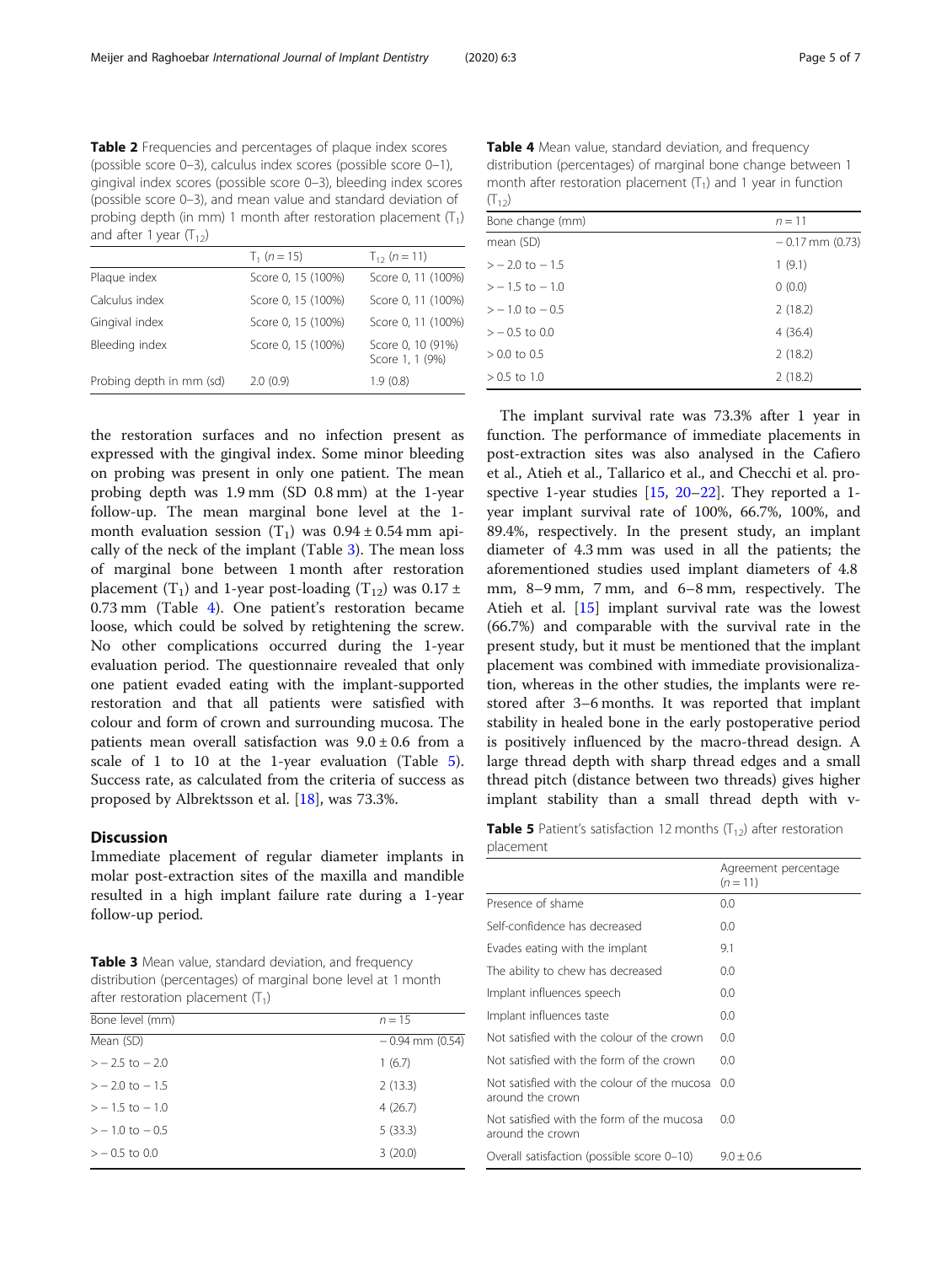shaped edges and large thread pitch [\[23](#page-6-0), [24](#page-6-0)]. Finding enough primary stability in molar post-extraction sites may be difficult because of the thin interradicular bony septum. However, it is claimed that wide and ultra-wide diameter implants can be used in post-extraction molar sites to overcome this lack of primary stability [\[14](#page-6-0)]. All the failed implants of the present study became mobile within 6 months after functional loading. It can be assumed that, notwithstanding the initial primary stability of more than 45 Ncm, impaired healing with too less initial contact between implant and bone was the main reason for the failures. In the present study, implants were used implants with a large thread depth, sharp thread edges, but with a regular thread pitch and a regular diameter. The Cafiero et al., Tallarico et al., and Checchi et al. prospective 1-year delayed loading studies [[20](#page-6-0)–[22](#page-6-0)] used wide or ultra-wide diameter implants with a small thread pitch. This difference might be the reason for the much lower implant survival rate in the present study.

The mean marginal bone level was 0.94 mm below the neck of the implant at 1 month after restoration placement  $(T_1)$ . The optimal position of the peri-implant bone after a maturation period should be at the same level as the neck of the implant. This means that part of the biological width of the present study, which is acting as a barrier, was in contact with the implant surface roughness and was therefore more prone to biofilm formation, soft tissue infection, and peri-implantitis. Apparently, the large gap between the socket wall and the regular diameter implant, notwithstanding the local augmentation procedure, did not fill completely during healing which led to a compromised bone level. The Checchi et al. [\[22\]](#page-6-0) study also mentioned that the bone level at the commencement of loading was 0.43 mm apically of the implant neck, possibly confirming the idea that better initial bone levels are reached with wider implants.

The mean change of the marginal bone height during the 1-year follow-up was  $-0.17$  mm, which is very limited. The Tallarico et al. and Checchi et al. studies' periimplant bone loss [[21](#page-6-0), [22](#page-6-0)] was 0.23 mm and 0.68 mm respectively, from initial loading to the 1-year evaluation. Apparently, after the period of healing and maturation peri-implant, bone levels remain rather stable.

Zirconia restorations are presumed to be highly biocompatible and can potentially attach to soft-tissue. It is claimed that zirconia promotes the attachment of human gingival fibroblasts in vivo, which is desirable because it mimics tooth cementum's ability to attach to gingiva, forming the junctional epithelium [\[25](#page-6-0)]. With respect to the evaluation items of the peri-implant soft tissues of the present study, the findings are consistent with a healthy status, confirming the high biocompatibility of the material. The limited probing depth (mean value of 1.9 mm at the 1-year evaluation) is possibly associated with the claimed soft-tissue attachment potential. An advantage of screw-retained restorations is the absence of a microgap at the interface of the crown and abutments and the absence of possible cement remnants in the area of the peri-implant soft tissues. The use of abutments with angulated screw channels could, as a consequence of its design, promote soft tissue health. In addition, the high patient compliance to the prescribed post-treatment oral hygiene instructions could have played an important role in the observed very healthy peri-implant soft tissues.

In an attempt to incorporate the concept of patient engagement, this study investigated the patients' satisfaction with the rehabilitated posterior region by assessing specific patient-centred outcomes. This was done by the patients filling out the established questionnaire 1 year after restoration placement [\[26](#page-6-0), [27](#page-6-0)]. All the questioned outcome measures showed high patient satisfaction which is similar to the level reported in comparable studies with single tooth replacements in the posterior region and using the same questionnaire [[26,](#page-6-0) [27\]](#page-6-0). Success rate in the present study, being 73.3%, was comparable with the calculated success rate in the study of Atieh et al. [[15\]](#page-6-0), being 66.7%.

A limitation of the pilot study is the small sample size. Nevertheless, the results are worthwhile mentioning. As to whether wider implants, with a small thread pitch, would have given better results within this study protocol is still under debate and should be explored with a larger study population. In addition, the inherent lack of a control group associated with a case series study is another factor that needs to be taken into account. Furthermore, even though the 1-year follow-up period is enough to indicate early implant failures and short-term restorative complications, it is considered to be a short post-treatment evaluation period.

# Conclusion

Within the limitations of this study, it has been demonstrated that immediate placement of regular diameter implants in molar post-extraction sites of maxilla and mandible resulted in a high implant failure rate during a 1-year follow-up period.

#### Acknowledgements

Not applicable.

#### Authors' contributions

HJAM has the following contributions: (1) data collection, concept/design, statistics, and data analysis/interpretation, (2) drafting of the article, (3) final approval, and (4) accountable for all aspects of the work. GMR has the following contributions: (1) concept/design and data analysis/interpretation, (2) surgery, (3) critical revision of article, (4) final approval, and (5) accountable for all aspects of the work.